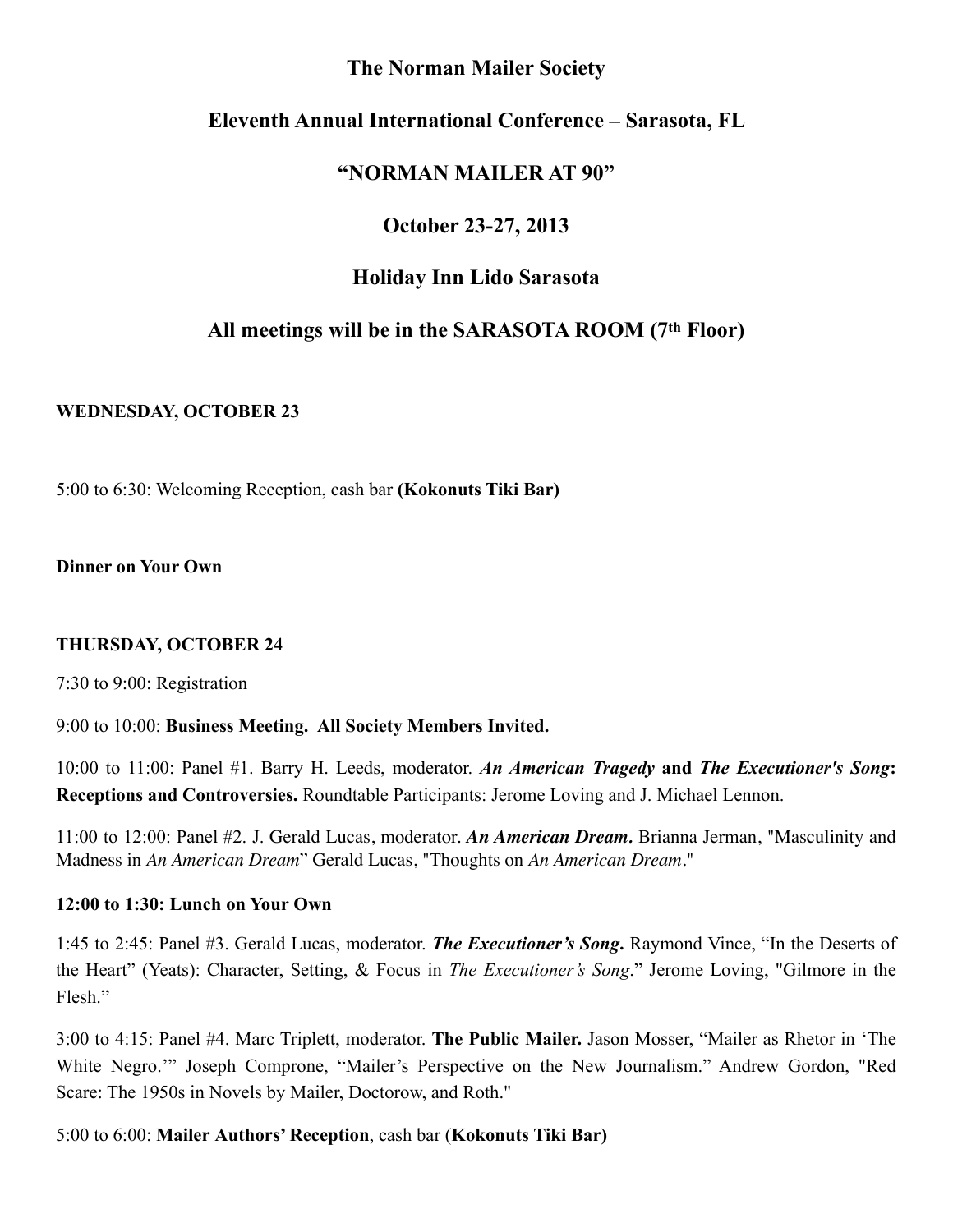#### **Dinner on Your Own**

## **FRIDAY, OCTOBER 25**

8:00 to 9:00: Registration

9:00 to 10:00: Panel #5. Mark Olshaker, moderator. *Harlot's Ghost.* Barry H. Leeds, *Harlot's Ghost* and Mailer's Fugue." Alexander Hicks, *"*Reading *Harlot's Ghost*." J. Michael Lennon, "*Harlot's Ghost* and the Biography."

10:00 to 11:00: Panel #6. Marina Rosenthal, moderator. **A Quest For Ascesis and Research in Mailer Studies.** Raj Chandarlapaty, "Modernist Ethnopoetics and the Beatnik Quest For Ascesis," Shannon Zinck, "The Future of Mailer Research."

11:00 to 12:00: Panel #7. Raymond Vince, moderator. **War, Manhood, and Banality: Mailer in Cross-Cultural Context.** James Meredith, "Constructing Meaning in the Banality of Oswald: Mailer's *Oswald's Tale* and and DiLillo's *Libra*." E. Stone Meredith, "Breaking News: Is Mailer Still Standing beyond New Journalism." Kat Robinson, "*Making* War with a Little Help from My Friends: Hemingway, Mailer, and O'Brien<sup>"</sup>

#### **12:00 to 1:30: Lunch on Your Own**

1:45 to 2:45: Panel #8. Mark Olshaker, moderator. **Mailer's Art of Writing.** Phillip Sipiora, "Norman Mailer and the Art of the Essay." Deborah Martinson, "The Writing Life: *More than just The Spooky Art*."

3:00 to 4:00: Panel #9. Raymond Vince, moderator. **The Russian Connection, Ancient Egypt, and** *The Castle***.** Victor Peppard, "Mailer and Solzhenitsyn: Arbiters of History," Nicole Depolo, "Osiris-Mailer." Maggie McKinley, "The Divided Nature of Evil in *The Castle in the Forest*."

4:00 to 5:00: Panel #10. Panel #2. J. Michael Lennon, moderator. **Bookends and Aunt Barbara: The Mailer Family.** Roundtable Participants: Susan Mailer, John Buffalo Mailer, Barbara Mailer Wasserman.

#### 5:00 to 6:00: **Board of Directors Meeting (Sarasota Room)**

#### **Dinner on Your Own**

#### **SATURDAY, OCTOBER 26**

9:00 to 10:00: Panel #11. Marc Triplett, moderator. **Teaching Mailer in the College Classroom.** Walter Lewallen, "Framing Mailer's Texts for College Students." Heather Braun, "Teaching Controversy: Norman Mailer in the College Classroom." Gerald Lucas, "'Into Darkness': Teaching Mailer in the Digital Classroom."

10:00 to 11:00. Panel #12. Jason Mosser, moderator. **Metaphor and Boxing.** Christopher Busa, "Why an Echo Is the Shadow of a Sound: The Resonance of Metaphor in Mailer's Writing," Bill Lowenburg, **"**Mailer on Boxing--An Overview."